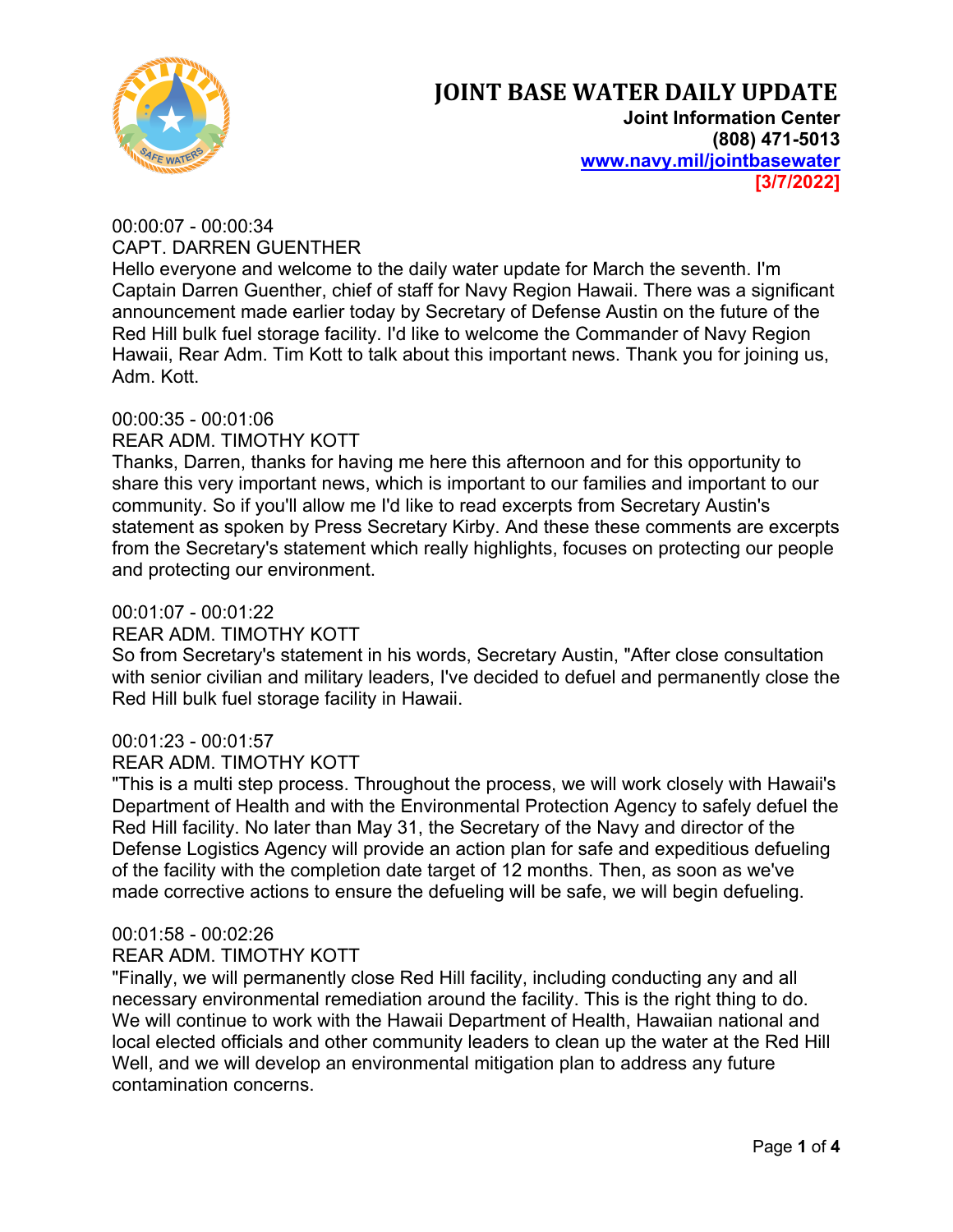

**Joint Information Center (808) 471-5013 www.navy.mil/jointbasewater [3/7/2022]**

## 00:02:27 - 00:03:13 REAR ADM. TIMOTHY KOTT

"When we begin to consider land use options for the property after the fueling facilities closed, we will stay in lockstep with the communities in Hawaii. Nothing will be decided without careful and thorough consultation with our partners. The same goes for our workforce and their families. Your health has been impacted, your lives and livelihoods have been disrupted. And in many cases, your very homes have been rendered unavailable to you. We owe you the very best healthcare we can provide, answers to your many questions and clean safe drinking water. Quite frankly, we owe you a return to normal and you have my commitment to that end.

## 00:03:14 - 00:03:55

## REAR ADM. TIMOTHY KOTT

"Throughout this process and moving forward, we have remained grateful for the partnership and guidance of our federal congressional, state and community stakeholders. These consultations, which will continue, had both informed and strengthened our planning and we are deeply appreciative of this support. I said about achieving the three priorities when I took this office; defend the nation, take care of our people and succeed through teamwork. I believe my decision to shut down the Red Hill bulk fuel storage facility aligns perfectly with all three of these priorities." And again, those were Secretary Austin's words from his statement.

## 00:03:56 - 00:04:05

## CAPT. DARREN GUENTHER

Admiral, thank you for that. Can you talk about what this announcement means for our ongoing efforts to restore the water for our community and our families?

# 00:04:06 - 00:04:52

## REAR ADM. TIMOTHY KOTT

Sure Darren, and right now, it doesn't change anything we're doing on the ground today that our interagency partners are doing that our Soldiers, our Sailors, our Airmen, our Coast Guardsmen, our medical treatment facilities, our number one priority, from day one has been taking care of our people. And we'll continue to do that in earnest, providing safe drinking water, to remediate the Red Hill shaft, and continue with the best of class leading testing, which will continue with our long term monitoring. So all those efforts will continue till we get everybody in their homes and we'll continue far after that to ensure we have this right, and we can address everyone's concerns that the drinking water's safe and that we restored the environment and the well.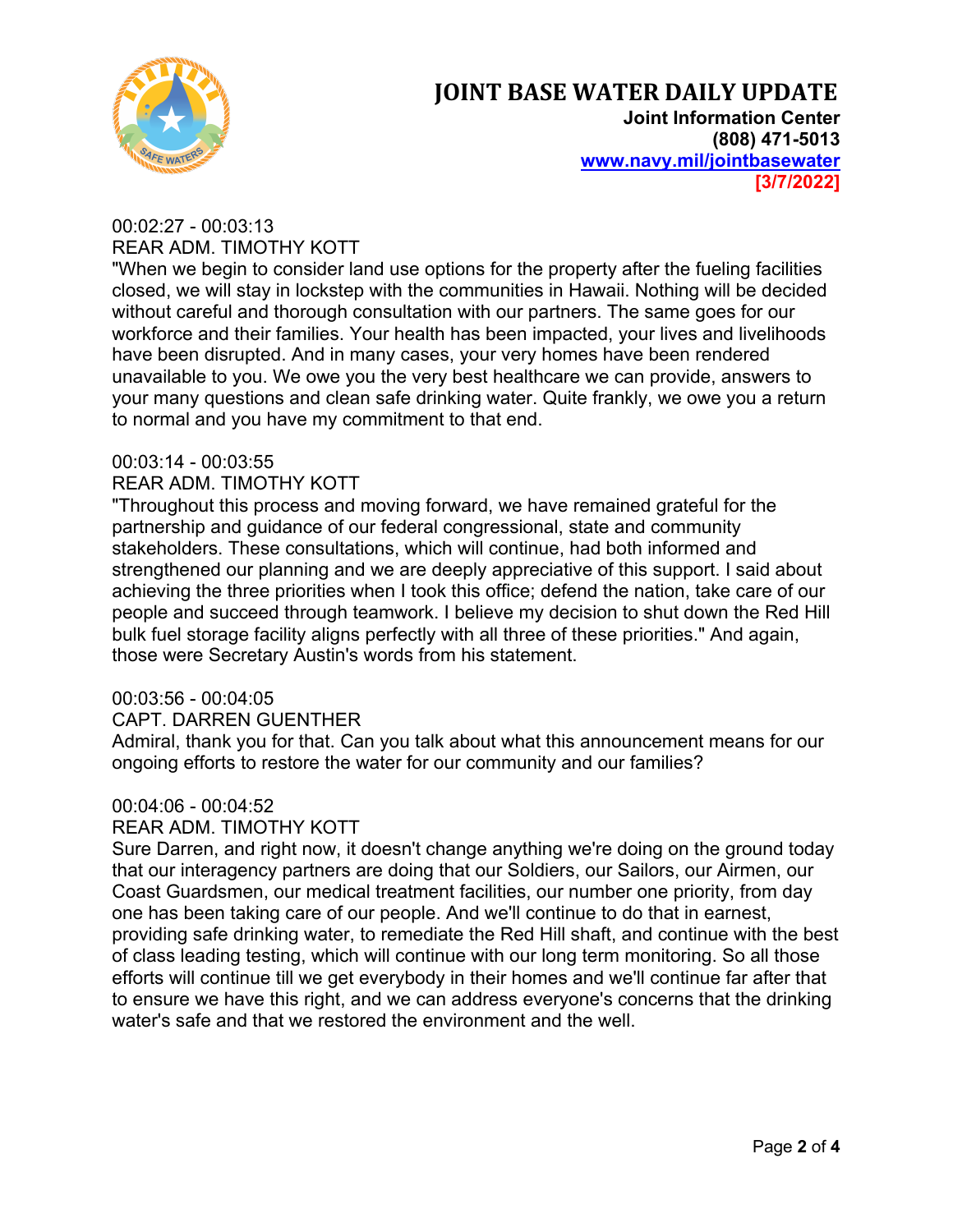

**Joint Information Center (808) 471-5013 www.navy.mil/jointbasewater [3/7/2022]**

00:04:53 - 00:04:55 CAPT. DARREN GUENTHER Thank you. Thank you for that update.

## 00:04:55 - 00:05:24 REAR ADM. TIMOTHY KOTT

Thanks, Darren, and one thing it just I can't thank you enough again. I've been following you. You're doing a great job, the team here that supports you, and then to our team on the ground, the Interagency Drinking Water System Team, with the help of Hawaii Department of Health partners, Environmental Protection Agencies, our local communities, city that we're working with, everybody is working tirelessly around the clock very humbly and quietly. So I can't thank you enough for what you do and what that team is doing. So thank you. Thanks for having me.

## 00:05:25 - 00:06:01

#### CAPT. DARREN GUENTHER

Thank you Admiral. Before we go to our regular update, I'd like to let you know that you can see the Secretary's full press conference on the Joint Base Facebook page. It's been saved there in the same way that we update our daily water updates and post them there. The impact, you know, to our families is foremost on our mind. So what I'd like to do now is move to our map update to show you the progress that we've made over the weekend in restoring your water.

## 00:06:02 - 00:06:31

#### CAPT. DARREN GUENTHER

Our map chart is updated on our websites. Our Water Resource website is your primary link for that and this map is one click away on that water resource update. Additionally, we have our data, water face, excuse me page, and you can find all the test results at that location. You can also find this map chart at that location as well. So the first thing I'd like to comment on is our movements over the weekend.

#### 00:06:32 - 00:07:18

#### CAPT. DARREN GUENTHER

We completed the move-in for three neighborhoods this past weekend after their water was declared safe for all uses. That was McGrew Point, Halawa housing and Camp Smith. And so we're looking at a chart here with a lot of green on it. So several neighborhoods, a number of neighborhoods so far have had their water declared safe for all uses by the Hawaii Department of Health who independently makes that decision. That is Pearl City Peninsula, that's Ford Island. We talked about McGrew Point, Halawa housing, Camp Smith, Hale Moku, Hokulani, Red Hill neighborhood, and a portion of Aliamanu Military Reservation and neighborhood.